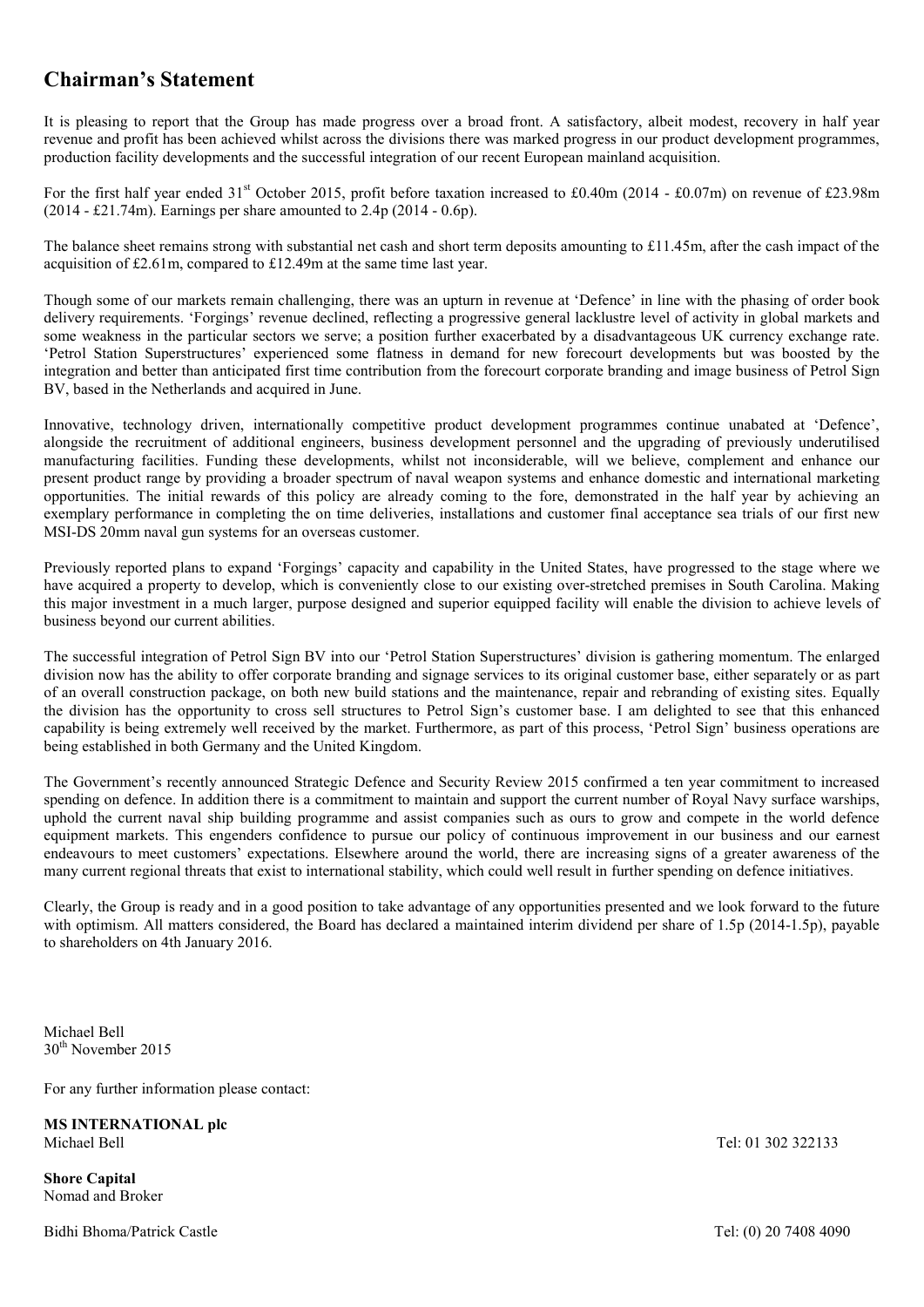## INDEPENDENT REVIEW REPORT TO MS INTERNATIONAL plc

#### Introduction

We have been engaged by the company to review the condensed set of financial statements in the half-yearly financial report for the 26 weeks ended 31st October 2015 which comprises the Interim condensed consolidated income statement, Interim condensed consolidated statement of comprehensive income, Interim condensed consolidated statement of financial position, Interim Group statement of changes in equity, Interim Group cash flow statement and the related explanatory notes. We have read the other information contained in the half yearly financial report and considered whether it contains any apparent misstatements or material inconsistencies with the information in the condensed set of financial statements.

This report is made solely to the company in accordance with guidance contained in International Standard on Review Engagements 2410 (UK and Ireland) "Review of Interim Financial Information Performed by the Independent Auditor of the Entity" issued by the Auditing Practices Board. To the fullest extent permitted by law, we do not accept or assume responsibility to anyone other than the company, for our work, for this report, or for the conclusions we have formed.

#### Directors' Responsibilities

The half-yearly financial report is the responsibility of, and has been approved by, the directors. The directors are responsible for preparing the half-yearly financial report in accordance with International Accounting Standards 34, "Interim Financial Reporting," as adopted by the European Union.

As disclosed in note 2, the annual financial statements of the company are prepared in accordance with IFRSs as adopted by the European Union. The condensed set of financial statements included in this half-yearly financial report has been prepared in accordance with International Accounting Standards 34, "Interim Financial Reporting," as adopted by the European Union.

#### Our Responsibility

Our responsibility is to express to the Company a conclusion on the condensed set of financial statements in the half-yearly financial report based on our review.

## Scope of Review

We conducted our review in accordance with International Standard on Review Engagements (UK and Ireland) 2410, "Review of Interim Financial Information Performed by the Independent Auditor of the Entity" issued by the Auditing Practices Board for use in the United Kingdom. A review of interim financial information consists of making enquiries, primarily of persons responsible for financial and accounting matters, and applying analytical and other review procedures. A review is substantially less in scope than an audit conducted in accordance with International Standards on Auditing (UK and Ireland) and consequently does not enable us to obtain assurance that we would become aware of all significant matters that might be identified in an audit. Accordingly, we do not express an audit opinion.

#### Conclusion

Based on our review, nothing has come to our attention that causes us to believe that the condensed set of financial statements in the half-yearly financial report for the 26 weeks ended 31st October 2015 is not prepared, in all material respects, in accordance with International Accounting Standard 34 as adopted by the European Union.

Ernst & Young LLP Leeds Date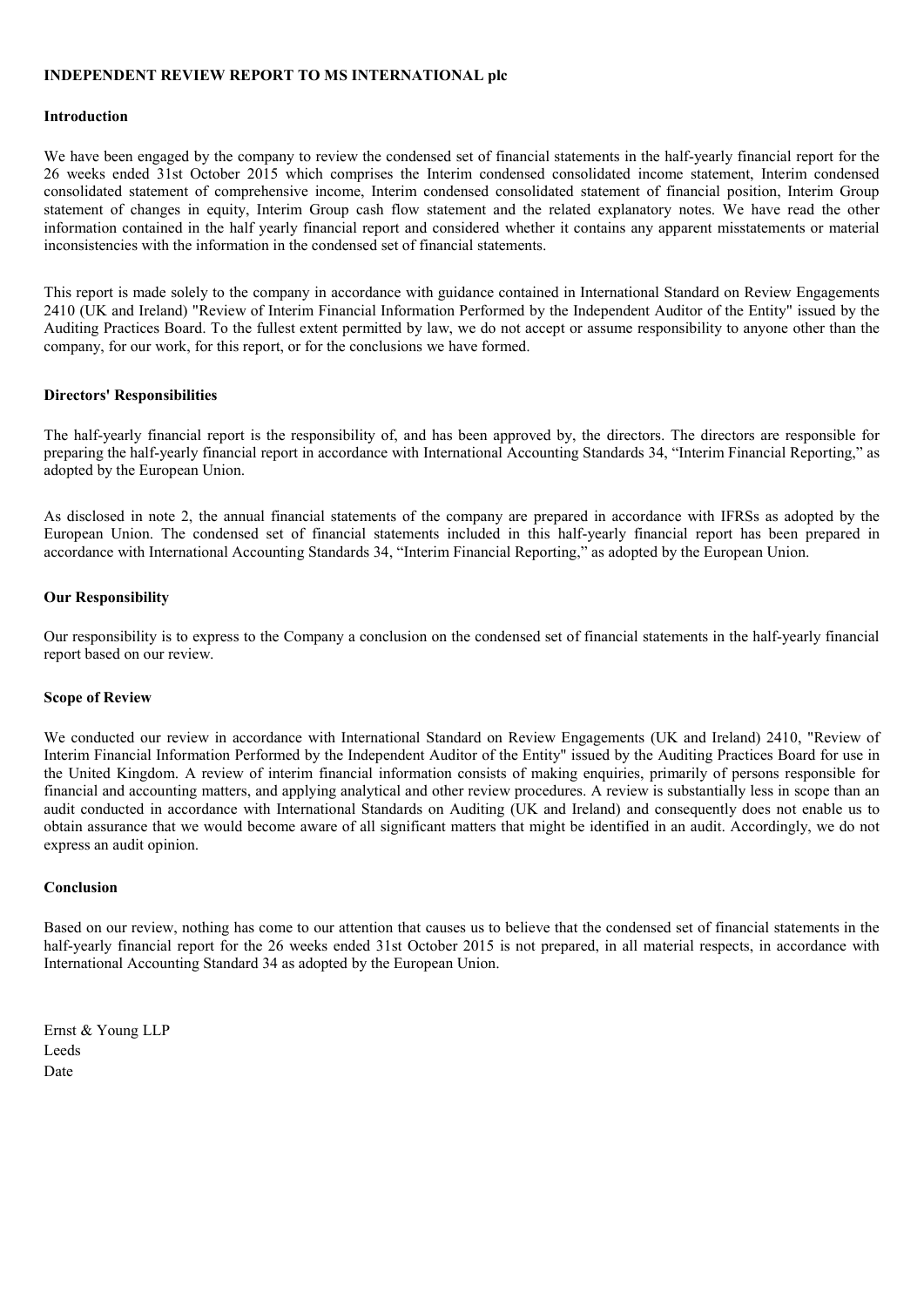# Interim condensed consolidated income statement

|                                                                    | 26 weeks            | 26 weeks           |
|--------------------------------------------------------------------|---------------------|--------------------|
|                                                                    | ended<br>31st Oct., | ended<br>1st Nov., |
|                                                                    | 2015                | 2014               |
|                                                                    | unaudited           | unaudited          |
|                                                                    | £000                | $\pounds000$       |
|                                                                    |                     |                    |
| Products                                                           | 18,217              | 14,266             |
| Contracts                                                          | 5,764               | 7,471              |
|                                                                    |                     |                    |
| Revenue                                                            | 23,981              | 21,737             |
|                                                                    |                     |                    |
| Cost of sales                                                      | (18, 169)           | (16, 937)          |
| Gross profit                                                       | 5,812               | 4,800              |
|                                                                    |                     |                    |
| Distribution costs                                                 | (1, 582)            | (1, 113)           |
| Administrative expenses                                            | (3,744)             | (3, 492)           |
| <b>Operating profit</b>                                            | 486                 | 195                |
|                                                                    |                     |                    |
| Finance Income/(costs)                                             | 17                  | (5)                |
| Other finance costs - pension                                      | (108)               | (119)              |
|                                                                    |                     |                    |
| Profit before taxation                                             | 395                 | 71                 |
| Taxation                                                           | (6)                 | 24                 |
|                                                                    |                     | 95                 |
| Profit for the period attributable to equity holders of the parent | 389                 |                    |
| Earnings per share: basic and diluted                              | 2.4p                | 0.6p               |

# Interim condensed consolidated statement of comprehensive income

|                                                                                                      | 26 weeks   | 26 weeks  |
|------------------------------------------------------------------------------------------------------|------------|-----------|
|                                                                                                      | ended      | ended     |
|                                                                                                      | 31st Oct., | 1st Nov., |
|                                                                                                      | 2015       | 2014      |
|                                                                                                      | unaudited  | unaudited |
|                                                                                                      | £000       | £000      |
| Profit for the period attributable to equity holders of the parent                                   | 389        | 95        |
| Exchange differences on retranslation of foreign operations                                          | (234)      | (69)      |
| Net other comprehensive loss to be reclassified to profit or loss in subsequent periods              | (234)      | (69)      |
| Remeasurement gains/(losses) on defined benefit pension scheme                                       | 889        | (1,391)   |
| Deferred taxation on remeasurement gains/losses on defined benefit pension scheme                    | (297)      | 278       |
| Net other comprehensive income/(loss) not being reclassified to profit or loss in subsequent periods | 592        | (1, 113)  |
| Total comprehensive income/(loss) for the period attributable to equity holders of the parent        | 747        | (1,087)   |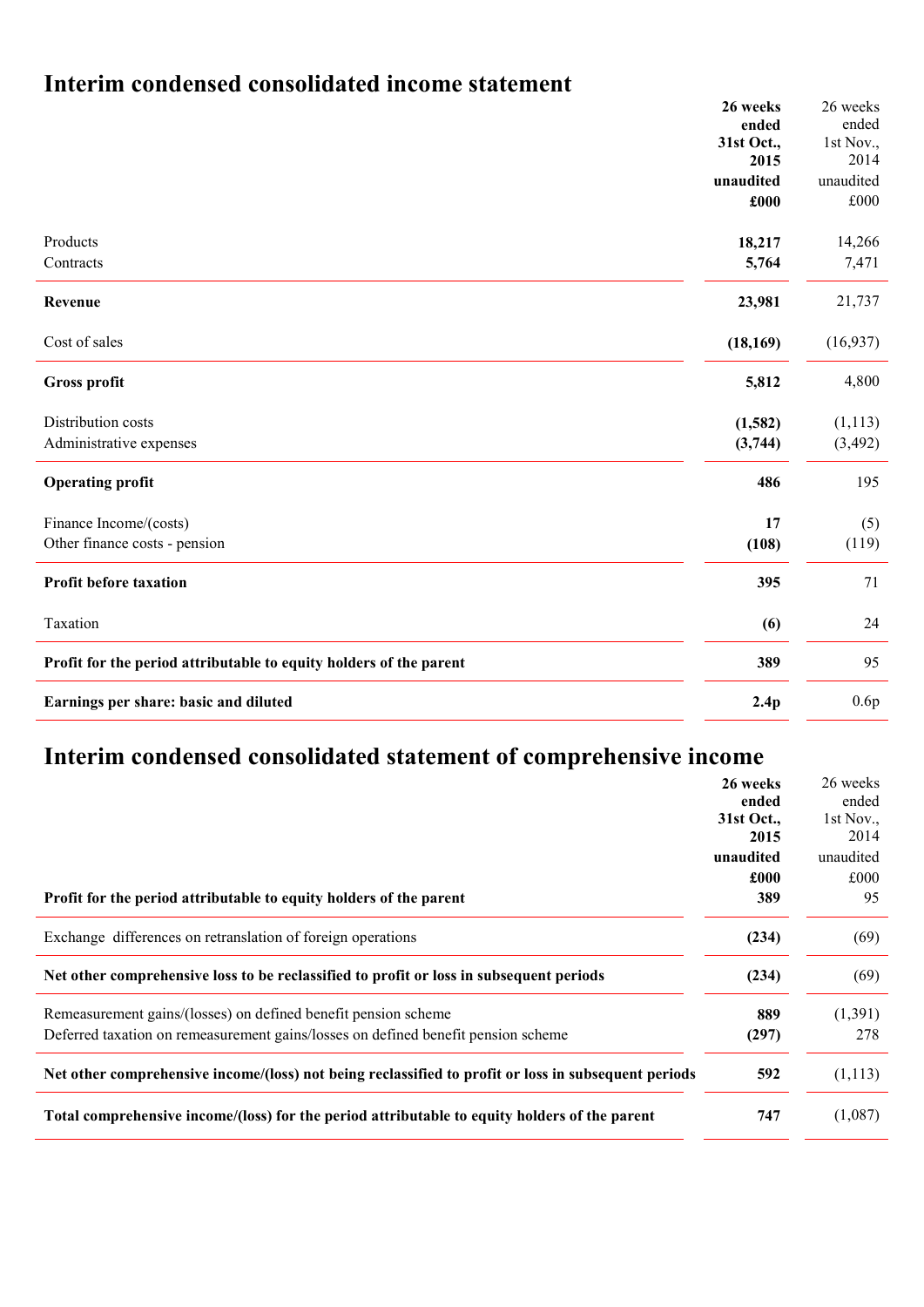# Interim condensed consolidated statement of financial position

|                                                                                                                                                                                                               | 31st Oct., 2015                                             | 2nd May, 2015                                               |
|---------------------------------------------------------------------------------------------------------------------------------------------------------------------------------------------------------------|-------------------------------------------------------------|-------------------------------------------------------------|
| <b>ASSETS</b>                                                                                                                                                                                                 | unaudited<br>£000                                           | audited<br>£000                                             |
| <b>Non-current assets</b>                                                                                                                                                                                     |                                                             |                                                             |
| Property, plant and equipment                                                                                                                                                                                 | 15,264                                                      | 14,563                                                      |
| Intangible assets                                                                                                                                                                                             | 5,533                                                       | 3,818                                                       |
| Deferred income tax asset                                                                                                                                                                                     |                                                             | 93                                                          |
|                                                                                                                                                                                                               |                                                             |                                                             |
|                                                                                                                                                                                                               | 20,797                                                      | 18,474                                                      |
| <b>Current assets</b>                                                                                                                                                                                         |                                                             |                                                             |
| Inventories                                                                                                                                                                                                   | 8,878                                                       | 8,464                                                       |
| Trade and other receivables                                                                                                                                                                                   | 11,073                                                      | 9,454                                                       |
| Income tax receivable                                                                                                                                                                                         |                                                             | 40                                                          |
| Prepayments                                                                                                                                                                                                   | 919                                                         | 590                                                         |
| Cash and short-term deposits                                                                                                                                                                                  | 11,449                                                      | 17,148                                                      |
|                                                                                                                                                                                                               | 32,319                                                      | 35,696                                                      |
| <b>TOTAL ASSETS</b>                                                                                                                                                                                           | 53,116                                                      | 54,170                                                      |
| <b>EQUITY AND LIABILITIES</b><br><b>Equity</b><br>Issued capital<br>Capital redemption reserve<br>Other reserves<br>Revaluation reserve<br>Special reserve<br>Currency translation reserve<br>Treasury shares | 1,840<br>901<br>2,815<br>4,229<br>1,629<br>(523)<br>(3,059) | 1,840<br>901<br>2,815<br>4,146<br>1,629<br>(289)<br>(3,059) |
| Retained earnings                                                                                                                                                                                             | 20,224                                                      | 20,316                                                      |
| <b>Total Equity</b>                                                                                                                                                                                           | 28,056                                                      | 28,299                                                      |
| <b>Non-current liabilities</b><br>Defined benefit pension liability<br>Deferred income tax liability                                                                                                          | 5,953<br>1                                                  | 6,877                                                       |
|                                                                                                                                                                                                               |                                                             |                                                             |
|                                                                                                                                                                                                               | 5,954                                                       | 6,877                                                       |
| <b>Current liabilities</b><br>Trade and other payables<br>Income tax payable                                                                                                                                  | 19,044<br>62                                                | 18,994                                                      |
|                                                                                                                                                                                                               | 19,106                                                      | 18,994                                                      |
| TOTAL EQUITY AND LIABILITIES                                                                                                                                                                                  | 53,116                                                      | 54,170                                                      |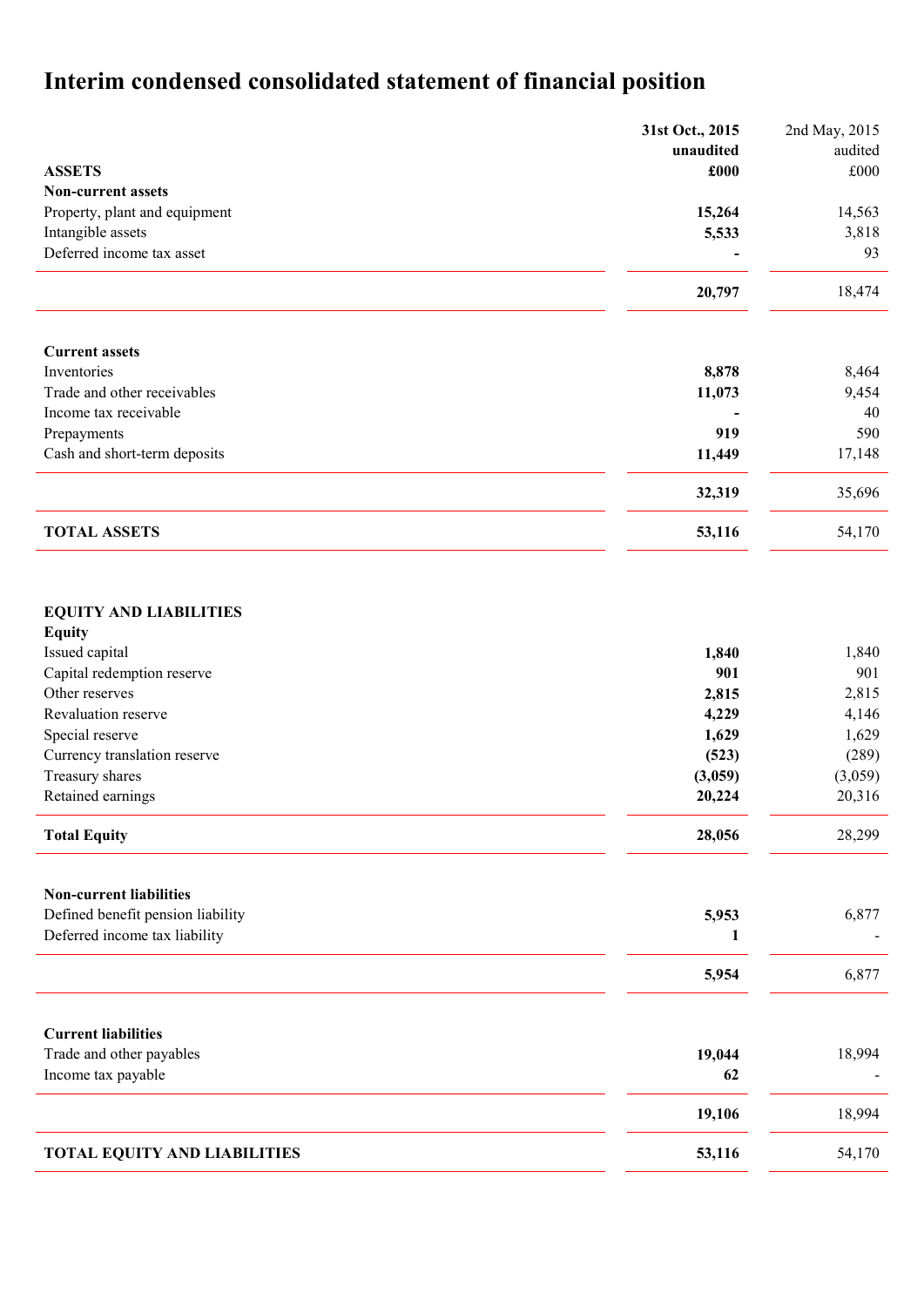# Interim Group statement of changes in equity

|                                      | Issued<br>capital | Capital<br>redemption<br>reserve | Other<br>reserves | Revaluation<br>reserve | Special<br>reserve       | Foreign<br>exchange<br>reserve | Treasury<br>shares       | Retained<br>earnings | <b>Total</b><br>unaudited |
|--------------------------------------|-------------------|----------------------------------|-------------------|------------------------|--------------------------|--------------------------------|--------------------------|----------------------|---------------------------|
|                                      | $\pounds 000$     | $\pounds 000$                    | $\pounds 000$     | $\pounds 000$          | $\pounds 000$            | $\pounds 000$                  | $\pounds 000$            | $\pounds 000$        | £'000                     |
| At 2nd May, 2015                     | 1,840             | 901                              | 2,815             | 4,146                  | 1,629                    | (289)                          | (3,059)                  | 20,316               | 28,299                    |
| Profit for the period                |                   |                                  |                   |                        |                          |                                |                          | 389                  | 389                       |
| Other comprehensive<br>(loss)/profit |                   |                                  |                   |                        | $\overline{\phantom{a}}$ | (234)                          |                          | 592                  | 358                       |
|                                      | 1,840             | 901                              | 2,815             | 4,146                  | 1,629                    | (523)                          | (3,059)                  | 21,297               | 29,046                    |
| Change in taxation rates             |                   |                                  |                   | 83                     |                          |                                |                          |                      | 83                        |
| Dividend paid                        |                   |                                  |                   |                        |                          |                                | $\overline{\phantom{a}}$ | (1,073)              | (1,073)                   |
| At 31st October, 2015                | 1,840             | 901                              | 2,815             | 4,229                  | 1,629                    | (523)                          | (3,059)                  | 20,224               | 28,056                    |
|                                      | Issued<br>capital | Capital<br>redemption<br>reserve | Other<br>reserves | Revaluation<br>reserve | Special<br>reserve       | Foreign<br>exchange<br>reserve | Treasury<br>shares       | Retained<br>earnings | <b>Total</b><br>unaudited |
|                                      | $\pounds 000$     | $\pounds 000$                    | $\pounds 000$     | $\pounds 000$          | $\pounds 000$            | £'000                          | £'000                    | $\pounds 000$        | $\pounds$ '000            |
| At 3rd May, 2014                     | 1,840             | 901                              | 2,815             | 4,146                  | 1,629                    | (183)                          | (3,059)                  | 21,054               | 29,143                    |
| Profit for the period                |                   |                                  |                   |                        |                          |                                |                          | 95                   | 95                        |
| Other comprehensive loss             |                   |                                  |                   |                        |                          | (69)                           | $\overline{\phantom{a}}$ | (1, 113)             | (1,182)                   |
|                                      | 1,840             | 901                              | 2,815             | 4,146                  | 1,629                    | (252)                          | (3,059)                  | 20,036               | 28,056                    |
| Dividend paid                        |                   |                                  |                   |                        |                          |                                | $\overline{\phantom{a}}$ | (1,073)              | (1,073)                   |
| At 1st November, 2014                | 1,840             | 901                              | 2,815             | 4,146                  | 1,629                    | (252)                          | (3,059)                  | 18,963               | 26,983                    |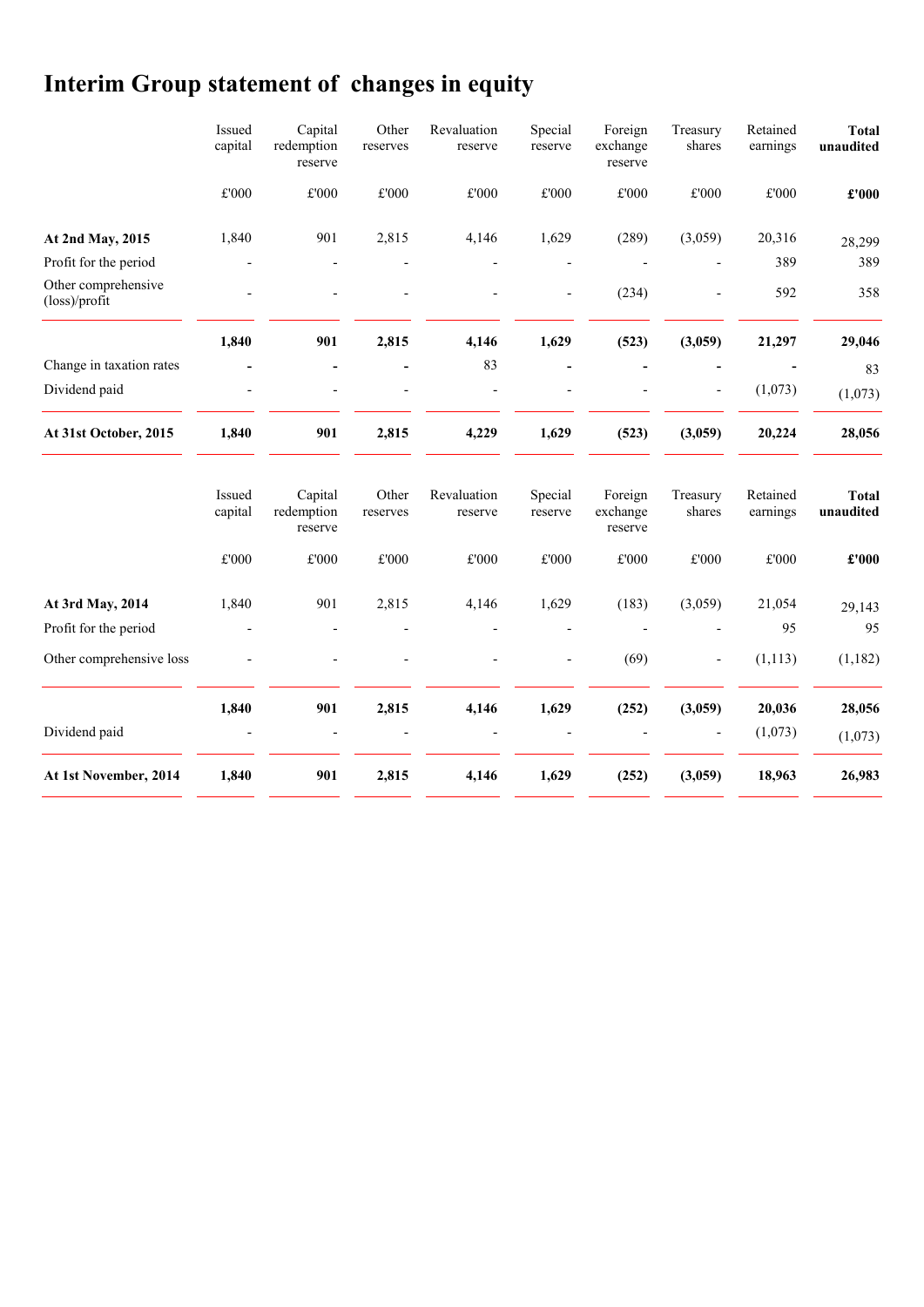# Interim Group cash flow statement

|                                                                                                                       | 26 weeks<br>ended 31st<br>Oct., 2015<br>unaudited<br>£'000 | 26 weeks<br>ended 1st<br>Nov., 2014<br>unaudited<br>£'000 |
|-----------------------------------------------------------------------------------------------------------------------|------------------------------------------------------------|-----------------------------------------------------------|
| Profit before taxation                                                                                                | 396                                                        | 71                                                        |
| Adjustments to reconcile profit before taxation to net cash in flows from operating activities<br>Depreciation charge | 525                                                        | 575                                                       |
| Amortisation charge                                                                                                   | 154                                                        | 159                                                       |
| Administration expenses- pension fund                                                                                 | 175                                                        | 219                                                       |
| Profit on disposal of fixed assets                                                                                    | (42)                                                       | (29)                                                      |
| Finance costs                                                                                                         | 91                                                         | 124                                                       |
| Foreign exchange movements                                                                                            | (78)                                                       | 41                                                        |
| Decrease/(increase) in inventories                                                                                    | 544                                                        | (700)                                                     |
| Increase in receivables                                                                                               | (1,243)                                                    | (3,911)                                                   |
| Increase in prepayments                                                                                               | (329)                                                      | (294)                                                     |
| (Decrease)/increase in payables                                                                                       | (196)                                                      | 2,317                                                     |
| (Decrease)/increase in progress payments                                                                              | (461)                                                      | 1,459                                                     |
| Pension fund expenses and deficit reduction payments                                                                  | (318)                                                      | (264)                                                     |
| <b>Cash flows from operations</b>                                                                                     | (782)                                                      | (233)                                                     |
| Interest received/(paid)                                                                                              | 17                                                         | (5)                                                       |
| <b>Taxation</b> paid                                                                                                  | (86)                                                       | (135)                                                     |
| Net cash flow from operating activities                                                                               | (851)                                                      | (373)                                                     |
| <b>Investing activities</b>                                                                                           |                                                            |                                                           |
| Acquisition of Petrol Sign BV (see note 12)                                                                           | (2,608)                                                    |                                                           |
| Purchase of property, plant and equipment                                                                             | (1,210)                                                    | (487)                                                     |
| Sale of property, plant and equipment                                                                                 | 43                                                         | 137                                                       |
| Net cash flows used in investing activities                                                                           | (3,775)                                                    | (350)                                                     |
| <b>Financing activities</b>                                                                                           |                                                            |                                                           |
| Dividend paid                                                                                                         | (1,073)                                                    | (1,073)                                                   |
| Net cash flows used in financing activities                                                                           | (1,073)                                                    | (1,073)                                                   |
| Movement in cash and cash equivalents                                                                                 | (5,699)                                                    | (1,796)                                                   |
| Opening cash and cash equivalents                                                                                     | 17,148                                                     | 14,286                                                    |
| Closing cash and cash equivalents                                                                                     | 11,449                                                     | 12,490                                                    |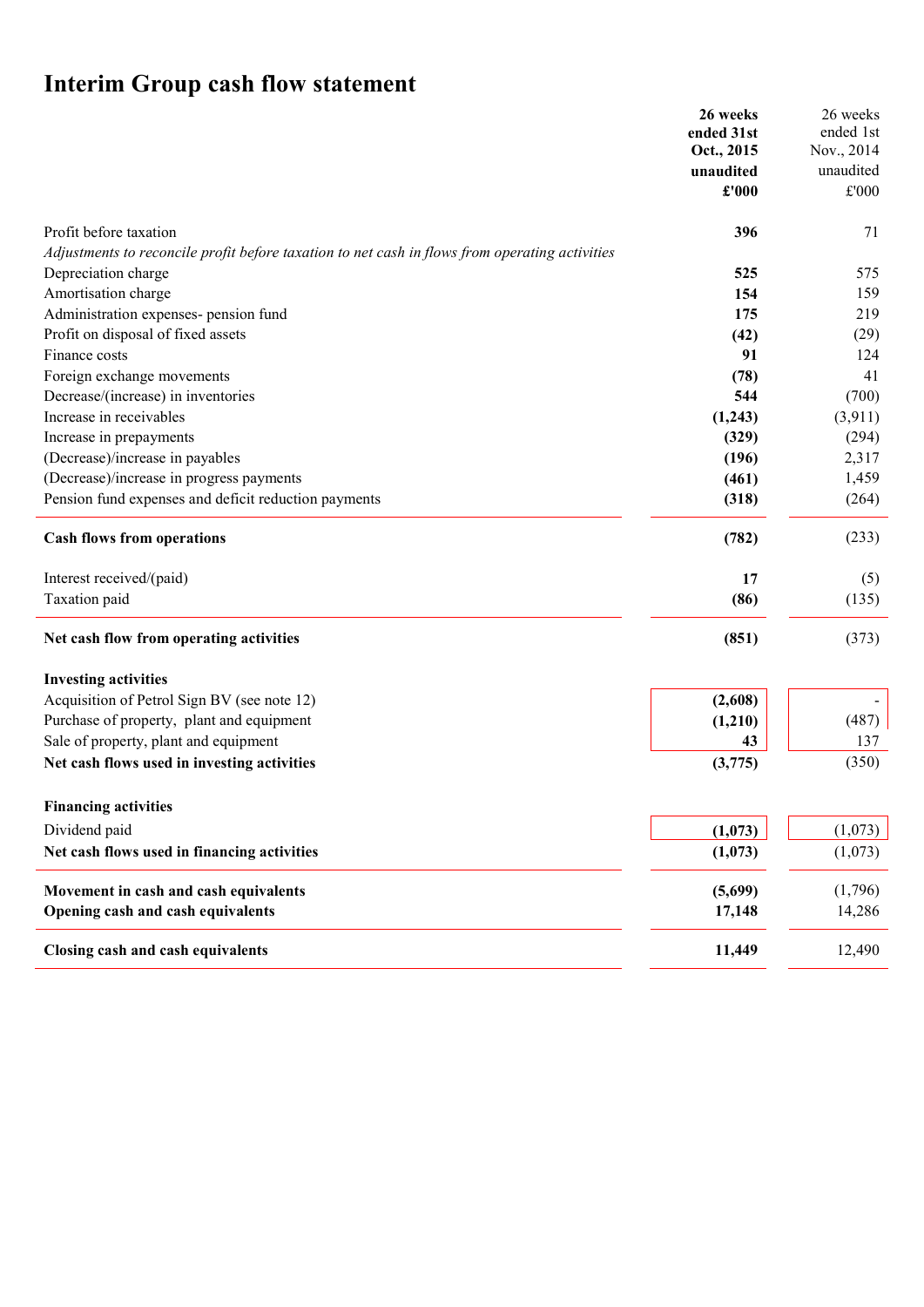# Notes to the interim Group financial statements

# 1 Corporate information

MS INTERNATIONAL plc is a public limited company incorporated in England and Wales. The Company's ordinary shares are traded on the AIM market of the London Stock Exchange. The principal activities of the Company and its subsidiaries ("the Group") are described in Note 4.

The interim condensed consolidated financial statement of the Group for the twenty six weeks ended 31st October, 2015 were authorised for issue in accordance with a resolution of the directors on 30th November, 2015.

# 2 Basis of preparation and accounting policies

The annual financial statements of the Group are prepared in accordance with IFRS as adopted by the European Union. The condensed set of financial statements included in this half-yearly financial report which has not been audited has been prepared in accordance with International Accounting Standard 34, "Interim Financial Reporting," as adopted by the European Union. The accounting policies are consistent with those applied in the Group Annual financial statements for the 52 weeks ended 2nd May, 2015.

The interim financial information has been reviewed by the Group's auditors, Ernst & Young LLP, their report is included on page 3. These interim financial statements do not constitute statutory financial statements within the meaning of section 435 of the Companies Act 2006. The interim condensed consolidated financial statements do not include all the information and disclosures required in the annual financial statements and should be read in conjunction with the Group's annual financial statements as at 2nd May, 2015.

There are no accounting standards or interpretations that have become effective in the current reporting period which have had a material effect on the net assets, results and disclosures of the Group. The Group has not early adopted any other standard, interpretation or amendment that has been issued but is not yet effective.

The figures for the year ended 2nd May, 2015 do not constitute the Group's statutory accounts for the period but have been extracted from the statutory accounts. The auditor's report on those accounts, which have been filed with the Registrar of Companies, was unqualified and did not contain any statement under section 498(2) or (3) of the Companies Act 2006.

# 3 Principal risks and uncertainties

The principal risk and uncertainties facing the Group relate to levels of customer demand for the Group's products and services. Customer demand is driven mainly by general economic conditions but also by pricing, product quality and delivery performance of MS INTERNATIONAL plc and in comparison with our competitors. Sterling exchange rates against other currencies can influence pricing.

The Group has considerable financial resources together with long term contracts with a number of customers. As a consequence, the Directors believe that the Group is well placed to manage its business risk successfully despite the current uncertain economic outlook.

After making enquiries the Directors have a reasonable expectation that the Company and the Group have adequate resources to continue in operational existence for the foreseeable future. Accordingly, they continue to adopt the going concern basis in preparing the annual report and accounts.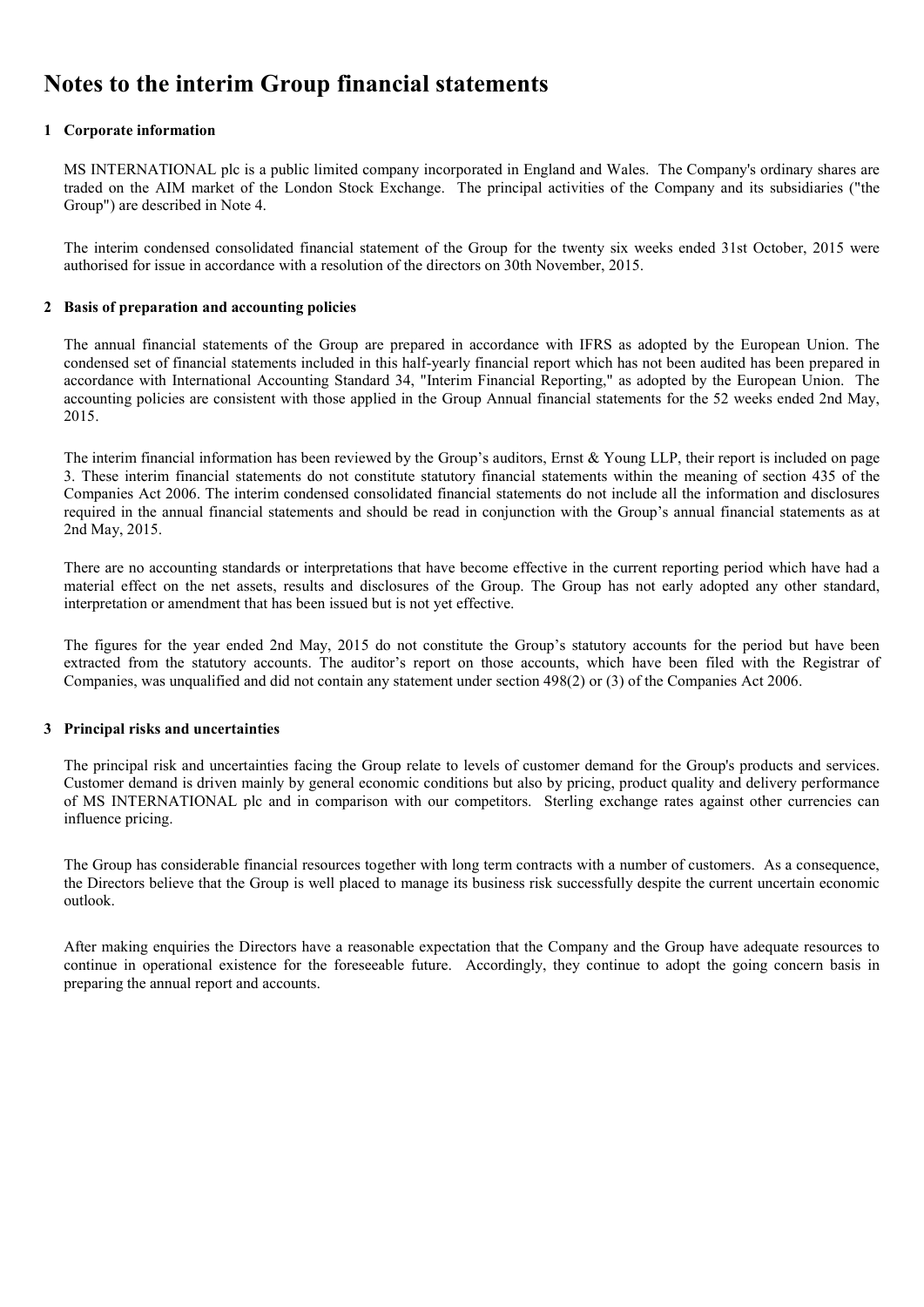# 4 Segment information

## (a) Primary reporting format - divisional segments

The reporting format is determined by the differences in manufacture and services provided by the Group. The Defence division is engaged in the design, manufacture and service of defence equipment. The Forgings division is engaged in the manufacture of forgings. The Petrol Station Forecourt Structures division is engaged in the design and construction of petrol station forecourt structures. The Directors are of the opinion that seasonality does not significantly affect these results.

The following table presents revenue and profit information about the Group's divisions for the periods ended 31st October, 2015 and 1st November, 2014.

|                                              | Defence      |              |              | Forgings     |              | Petrol Station<br>Superstructures | Total                     |                           |
|----------------------------------------------|--------------|--------------|--------------|--------------|--------------|-----------------------------------|---------------------------|---------------------------|
|                                              | 2015<br>£000 | 2014<br>£000 | 2015<br>£000 | 2014<br>£000 | 2015<br>£000 | 2014<br>£000                      | 2015<br>unaudited<br>£000 | 2014<br>unaudited<br>£000 |
| Revenue                                      |              |              |              |              |              |                                   |                           |                           |
| External                                     | 9,228        | 6,811        | 6,062        | 7,744        | 8,691        | 7,182                             | 23,981                    | 21,737                    |
| Total revenue                                | 9,228        | 6,811        | 6,062        | 7,744        | 8,691        | 7,182                             | 23,981                    | 21,737                    |
| <b>Segment result</b><br>Net finance expense | (163)        | (1,112)      | (321)        | 628          | 970          | 679                               | 486<br>(91)               | 195<br>(124)              |
| Profit before taxation                       |              |              |              |              |              |                                   | 395                       | 71                        |
| Taxation                                     |              |              |              |              |              |                                   | (6)                       | 24                        |
| Profit for the period                        |              |              |              |              |              |                                   | 389                       | 95                        |
| Capital expenditure                          | 145          | 80           | 807          | 280          | 234          | 53                                |                           |                           |
| Depreciation                                 | 116          | 108          | 177          | 214          | 146          | 141                               |                           |                           |

The following table presents segment assets and liabilities of the Group's divisions for the periods ended 31st October, 2015 and 1st November, 2014.

| <b>Segmental assets</b><br>Unallocated assets           | 26,500 | 25,203 | 5,305 | 6,495 | 6,949 | 6,929 | 38,754<br>14,362 | 38,627<br>14,711 |
|---------------------------------------------------------|--------|--------|-------|-------|-------|-------|------------------|------------------|
| Total assets                                            |        |        |       |       |       |       | 53,116           | 53,338           |
| <b>Segmental liabilities</b><br>Unallocated liabilities | 13,592 | 11,687 | 1,205 | 2,146 | 3,304 | 3,874 | 18,101<br>6,959  | 17,707<br>8,648  |
| Total liabilities                                       |        |        |       |       |       |       | 25,060           | 26,355           |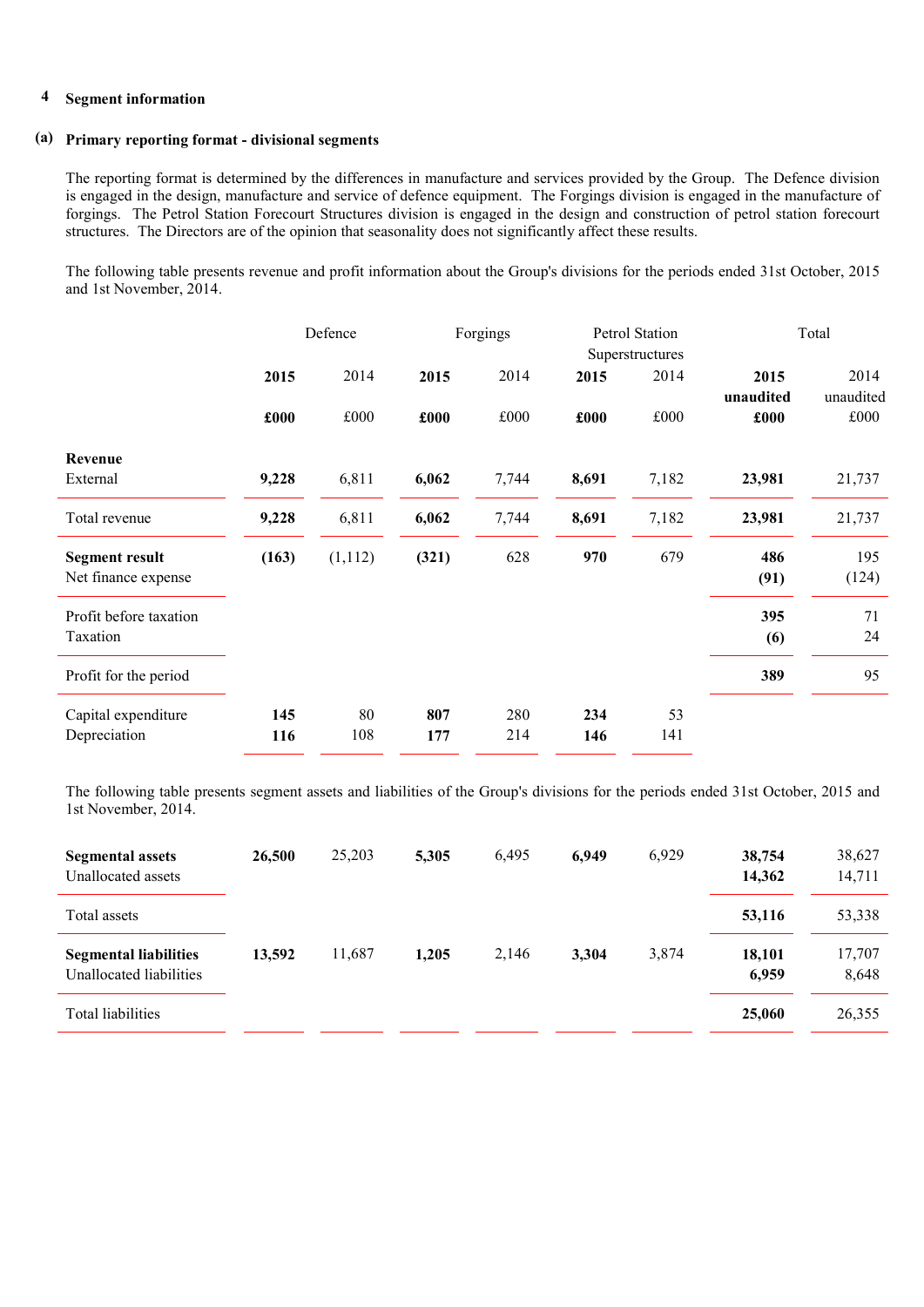#### 5 Income tax

The major components of income tax expense in the consolidated income statement are:

|                                                                             | 26 weeks<br>ended 31st | 26 weeks<br>ended 1st |
|-----------------------------------------------------------------------------|------------------------|-----------------------|
|                                                                             | Oct., 2015             | Nov., 2014            |
|                                                                             | unaudited              | unaudited             |
|                                                                             | £'000                  | £'000                 |
| Current income tax charge                                                   | 128                    | 69                    |
| Current tax                                                                 | 128                    | 69                    |
| Relating to origination and reversal of temporary differences               | (98)                   | (93)                  |
| Impact of reduction in deferred tax rate $(20\%$ to 18%)                    | (24)                   |                       |
| Deferred tax                                                                | (122)                  | (93)                  |
| Total income expense/(credit) reported in the consolidated income statement | 6                      | (24)                  |

Deferred taxation has been provided at 18%.

The Finance (No 2) Bill 2015 provides that the rate of UK corporation tax will be reduced to 19% from 1st April, 2017 with a further 1% reduction to 18% on 1st April, 2020.

The Bill was substantively enacted at the balance sheet date.

## 6 Earnings per share

The calculation of basic earnings per share is based on:

- (a) Profit for the period attributable to equity holders of the parent of £389,000 (2014 £95,000);
- (b) 16,504,691 (2014 16,504,691) Ordinary shares, being the number of Ordinary shares in issue.

This represents 18,396,073 (2014 - 18,396,073) being the number of Ordinary shares in issue less 245,048 (2014 - 245,048) being the number of shares held within the ESOT and less 1,646,334 (2014 - 1,646,334) being the number of shares purchased by the Company.

# 7 Dividends paid and proposed

|                                                                            | 26 weeks<br>ended 31st<br>Oct., 2105 | 26 weeks<br>ended 1st<br>Nov., 2014 |
|----------------------------------------------------------------------------|--------------------------------------|-------------------------------------|
|                                                                            | unaudited                            | unaudited                           |
|                                                                            | £'000                                | £'000                               |
| Declared and paid during the six month period                              |                                      |                                     |
| Dividend on ordinary shares                                                |                                      |                                     |
| Final dividend for $2015 - 6.50p(2014 - 6.50p)$                            | 1,073                                | 1,073                               |
| Proposed for approval<br>Interim dividend for $2016 - 1.50p(2015 - 1.50p)$ | 248                                  | 248                                 |

Dividend warrants will be posted on 31st December, 2015 to those members registered on the books of the Company on 11th December, 2015.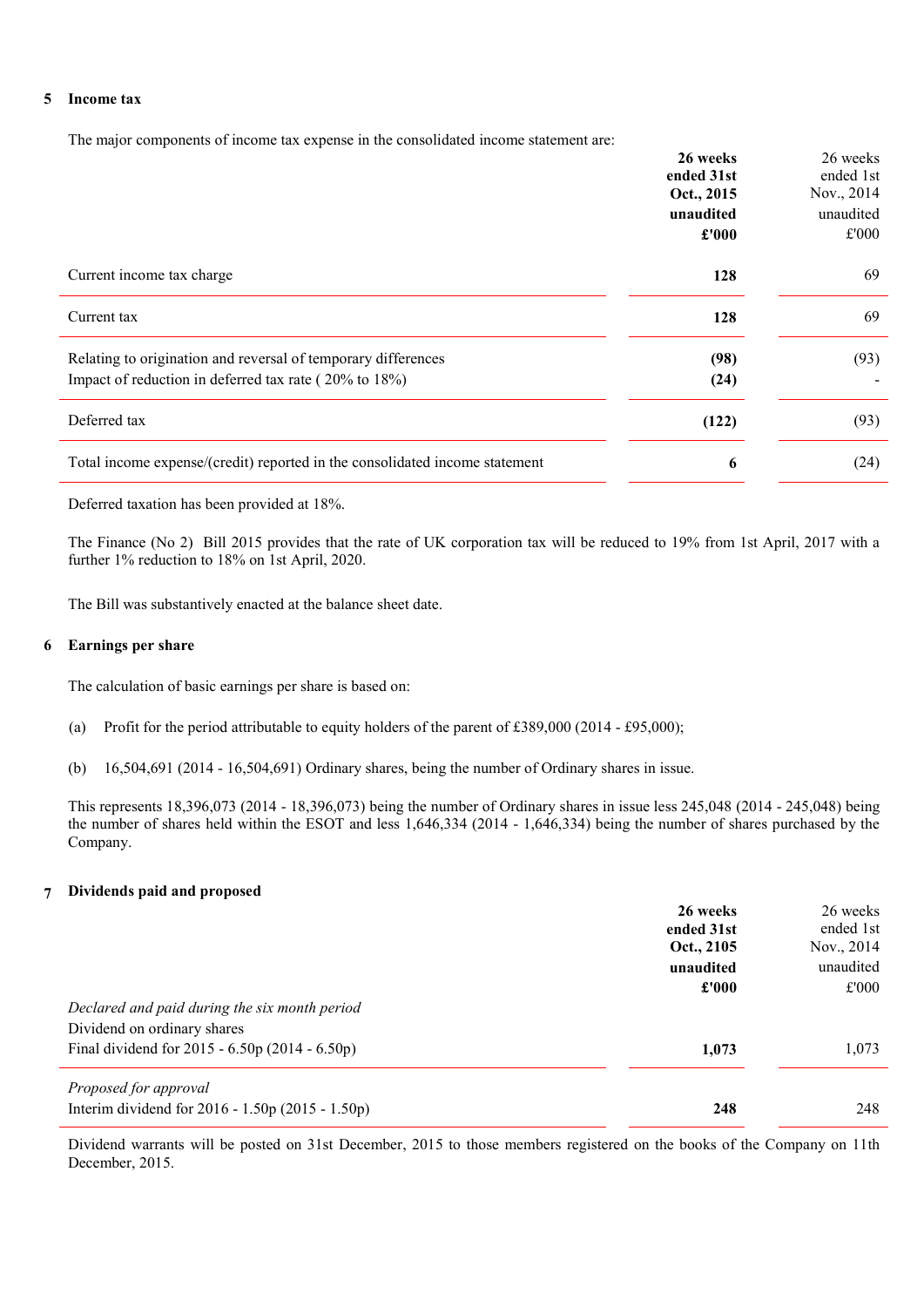## 8 Property, plant and equipment

Acquisitions and disposals:

During the 26 weeks ended 31st October, 2015, the Group acquired assets with a cost of £1,210,000 (2014 - £487,000).

Assets with a net book value of £1,000 (2014 - £108,000) were disposed of by the Group for proceeds of £43,000 (2014 -  $£137,000$  during the 26 weeks ended 31st October, 2015, resulting in a gain on disposal of £42,000 (2014 - £29,000).

## 9 Cash and cash equivalents

For the purpose of the interim consolidated cash flow statement, cash and cash equivalents are comprised of the following:

|                          | 31st Oct.,<br>2015 | 2nd May,<br>2015 |
|--------------------------|--------------------|------------------|
|                          | unaudited          | audited          |
|                          | £'000              | £'000            |
| Cash at bank and in hand | 6,168              | 9,884            |
| Short term deposits      | 5,281              | 7,264            |
|                          | 11,449             | 17,148           |

#### 10 Pension liability

The Company operates an employee pension scheme called the MS INTERNATIONAL plc Retirement and Death Benefits Scheme ("the Scheme"). IAS19 requires disclosure of certain information about the Scheme as follows:

- Until 5th April, 1997, the Scheme provided defined benefits and these liabilities remain in respect of service prior to 6th April, 1997. From 6th April, 1997 until 31st May 2007 the Scheme provided future service benefits on a defined contribution basis.
- The last formal valuation of the Scheme was performed at 5th April, 2014 by a professionally qualified actuary.
- The Company has paid contributions into the Scheme for life assurance premiums and other Scheme expenses. In addition, from April 2013, the Company has paid £229,000 per annum of deficit reduction payments into the defined benefit section of the scheme. With effect from April 2015, the deficit reduction payments paid into the scheme by the Company have been increased to £300,000 per annum, increasing thereafter at 3% per annum.
- From 1st June, 2007 the Company has operated a defined contributions scheme for its UK employees which is administered by a UK pension provider. Member contributions are paid in line with this scheme's documentation over the accounting period and the Company has no further obligations once the contributions have been made.

## 11 Commitments and contingencies

The Company is contingently liable in respect of guarantees, indemnities and performance bonds given in the ordinary course of business amounting to £7,013,513 at 31st October, 2015 (2014 - £5,768,071).

In the opinion of the directors, no material loss will arise in connection with the above matters.

The Group and certain of its subsidiary undertakings are parties to legal actions and claims which have arisen in the normal course of business. The results of actions and claims cannot be forecast with certainty, but the directors believe that they will be concluded without any material effect on the net assets of the Group.